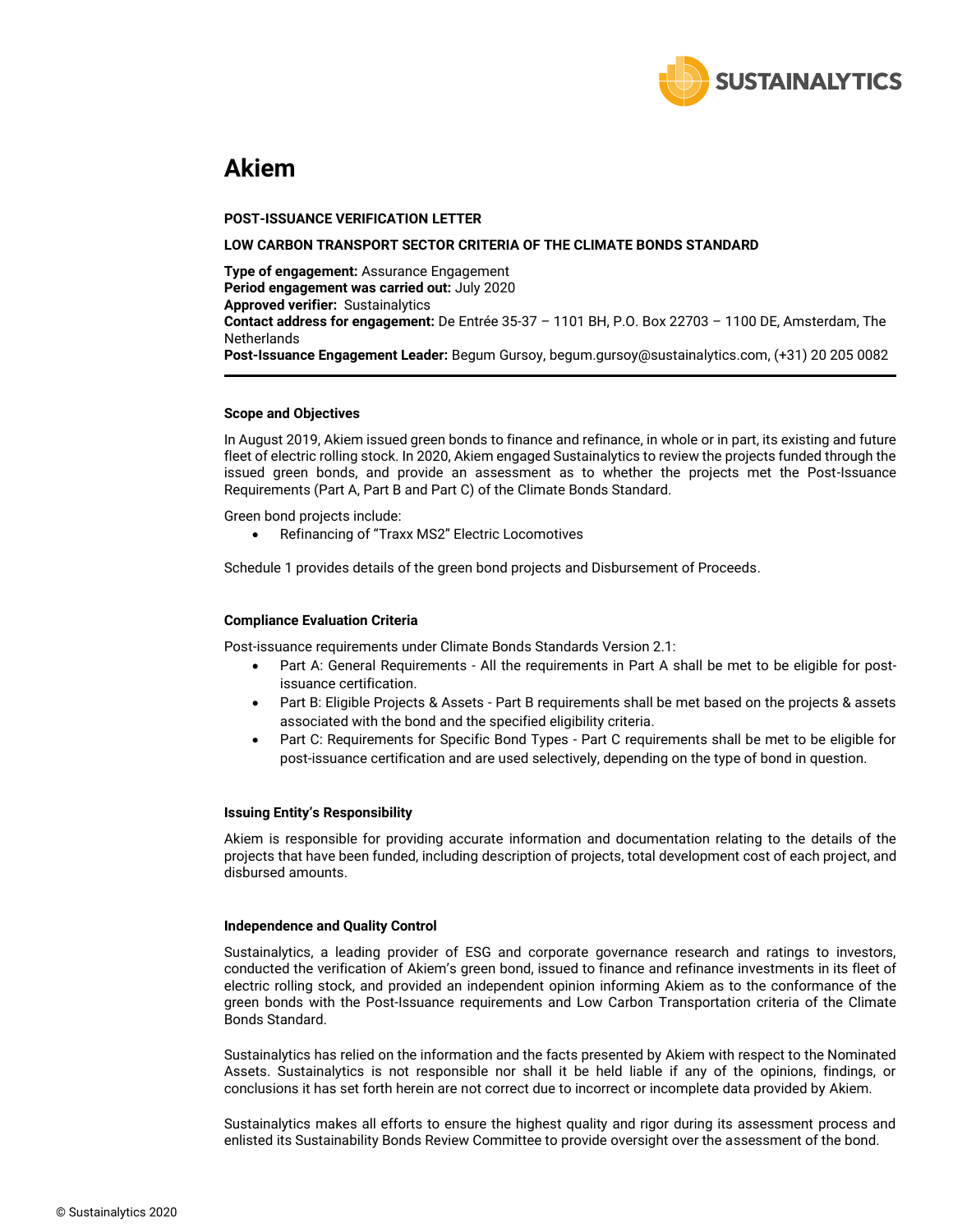#### **Verifier's Responsibility**

Sustainalytics conducted the verification in accordance with the Climate Bonds Standard Version 2.1 and with International Standard on Assurance Engagements 3000 (ISAE 3000) – Assurance Engagements other than Audits or Reviews of Historical Information.

The work undertaken as part of this engagement included conversations with relevant Akiem employees and review of relevant documentation to confirm the conformance of Akiem's green bonds with the Post-Issuance Requirements (Part A, Part B and Part C) of the Climate Bonds Standard Version 2.1.

#### **Exceptions**

No exceptions were identified. All projects aligned with the Post-Issuance requirements of the Climate Bonds Standard and were in conformance with the Low Carbon Transportation criteria.

#### **Conclusion**

Based on the limited assurance procedures conducted, nothing has come to Sustainalytics' attention that causes us to believe that, in all material respects, the allocation of EUR 360 million from the Akiem green bond, issued to fund Eligible Green Assets, is not in conformance with the Post-Issuance requirements of the Climate Bonds Standard.

### **Detailed Findings**

| <b>Eligibility Criteria</b>                                                | <b>Procedure Performed</b>                                                                                                                                                                                                                                                              | <b>Factual Findings</b>                                                                                                                                 | <b>Error</b> or<br><b>Exceptions</b><br><b>Identified</b> |
|----------------------------------------------------------------------------|-----------------------------------------------------------------------------------------------------------------------------------------------------------------------------------------------------------------------------------------------------------------------------------------|---------------------------------------------------------------------------------------------------------------------------------------------------------|-----------------------------------------------------------|
| <b>Compliance to Part</b><br>A: General<br><b>Requirements</b>             | Verification of the Eligible Green<br>Assets (84 electric locomotives)<br>funded by the green bonds in 2019 to<br>determine if Part A: General<br>Requirements were met (See<br>Schedule 2A and 2A).                                                                                    | All Green Assets reviewed<br>complied with the General<br>Requirements.                                                                                 | None                                                      |
| <b>Compliance to Part</b><br><b>B: Eligible Projects</b><br>& Assets       | Verification of the Eligible Green<br>Assets (84 electric locomotives)<br>funded by the green bonds in 2019 to<br>determine if projects fall into (i) one of<br>the investment areas of the Climate<br>Bonds Taxonomy (ii) meet the Low<br>Carbon Transportation technical<br>criteria. | All Green Assets fall under<br>the Low Carbon<br>Transportation criteria and<br>meet the Low Carbon<br><b>Transportation technical</b><br>requirements. | None                                                      |
| <b>Compliance to Part</b><br>C: Requirements<br>for Specific Bond<br>Types | Bond Type Applicable: Use of<br>Proceeds Bond.                                                                                                                                                                                                                                          | The requirements of<br>Project Holding, Settlement<br>Period and Earmarking<br>have been met.                                                           | None                                                      |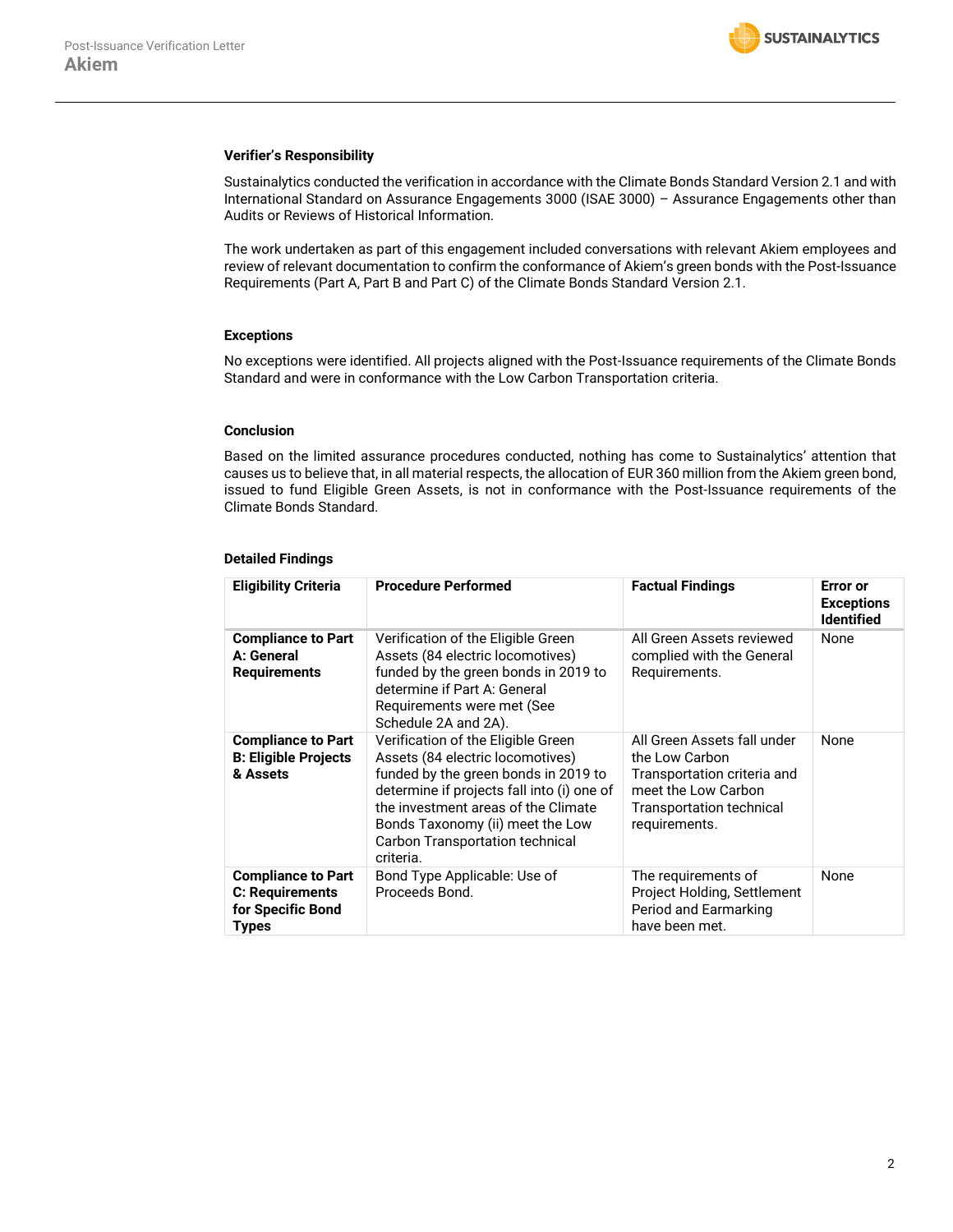

# **Schedule 2A: Post-Issuance General Requirements of the Climate Bonds Standard**

| <b>Nominated Projects &amp; Assets</b>         | 4.1 Statement on the environmental objectives of the bond                                                                                                                  |
|------------------------------------------------|----------------------------------------------------------------------------------------------------------------------------------------------------------------------------|
|                                                | 4.2 Nominated Projects meet the Climate Bonds criteria                                                                                                                     |
|                                                | 4.3 Confirmation that Nominated Projects and Assets will not be<br>nominated to other Climate Bonds                                                                        |
| <b>Use of Proceeds</b>                         | 5.1 Net Proceeds of the bond allocated to the Nominated Projects                                                                                                           |
|                                                | 5.2 Funds allocated to Nominated Projects within 24 months of<br>issuance of the bond                                                                                      |
|                                                | 5.3 Estimate of the share of the Net Proceeds used for financing and<br>re-financing                                                                                       |
|                                                | <b>5.4</b> Net Proceeds of the bond shall be tracked by the Issuer following<br>a formal internal process                                                                  |
|                                                | 5.5 Net Proceeds of the bond shall be no greater than the total<br>investment or the total Fair Market Value of the Nominated<br>Projects & Assets at the time of issuance |
| <b>Non-Contamination of</b><br><b>Proceeds</b> | 6.1 Tracking of proceeds                                                                                                                                                   |
|                                                | 6.2 Managing of unallocated proceeds                                                                                                                                       |
|                                                | 6.3 In the case of a Force Majeure, the Issuer may apply to the<br>Climate Bonds Standard Board for an extension to the asset<br>allocation period                         |
| <b>Confidentiality</b>                         | 7.1 Information about the Nominated Projects & Assets provided to<br>the Verifier and to the Climate Bonds Standard Board                                                  |
|                                                | 7.2 Issuer should disclose information about the bond and the<br>Nominated Projects & Assets to the market                                                                 |
| <b>Reporting Post-Issuance</b>                 | 8.1 Report containing the list of Nominated Projects & Assets to<br>which proceeds of the bond have been allocated                                                         |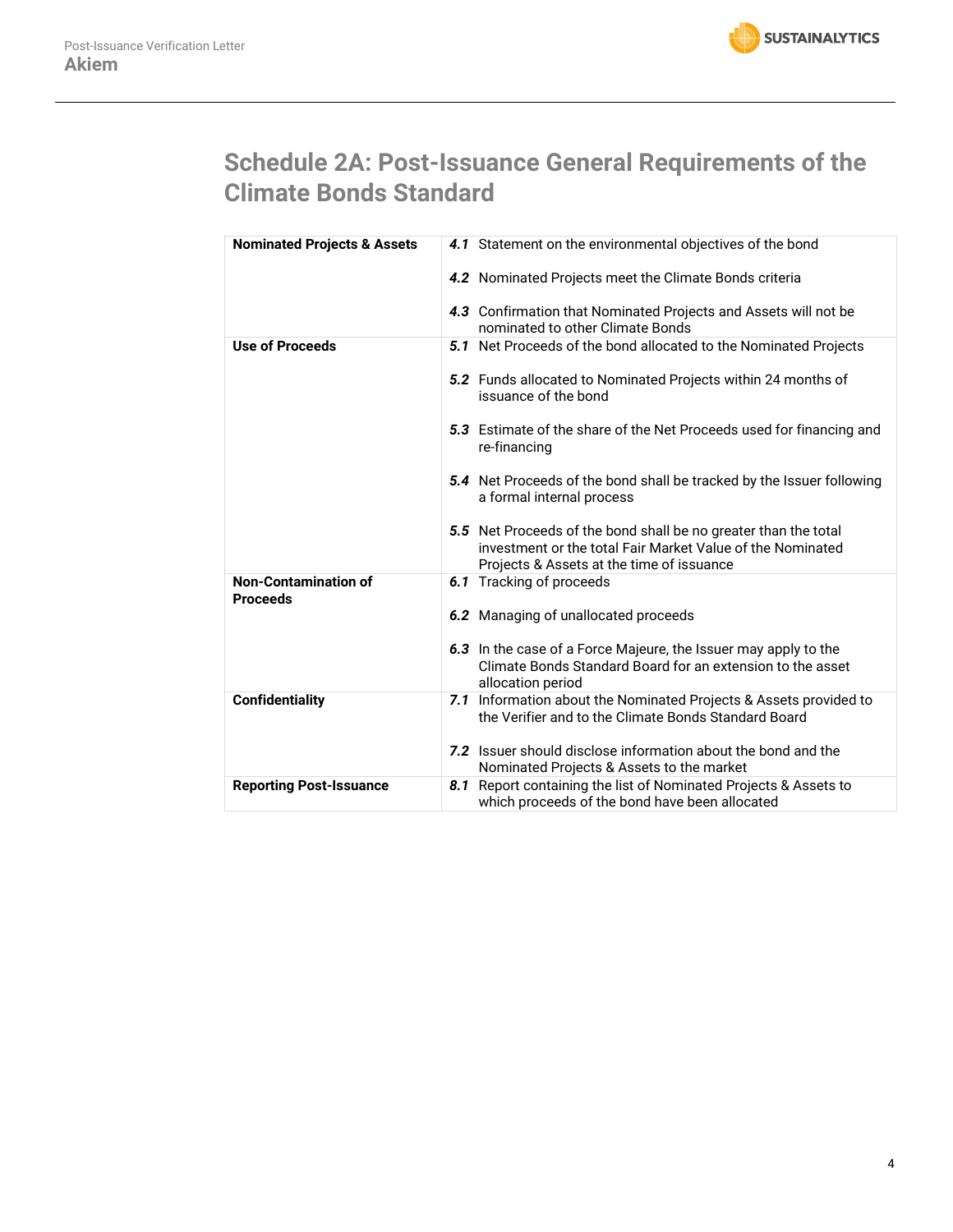

# **Schedule 2B: Conformance to the Post-Issuance Requirements of the Climate Bonds Standard**

| <b>Procedure</b><br><b>Performed</b>                                                                     | <b>Factual Findings</b>                                                                                                                                                                                                                                                                                                                                                                                                                                                                                                                                                                                                                                                                                                                 | <b>Error</b> or<br><b>Exceptions</b><br><b>Identified</b> |
|----------------------------------------------------------------------------------------------------------|-----------------------------------------------------------------------------------------------------------------------------------------------------------------------------------------------------------------------------------------------------------------------------------------------------------------------------------------------------------------------------------------------------------------------------------------------------------------------------------------------------------------------------------------------------------------------------------------------------------------------------------------------------------------------------------------------------------------------------------------|-----------------------------------------------------------|
| <b>Verification of</b><br><b>Nominated</b><br>Projects &<br>Assets                                       | The objective of the bond is to primarily use proceeds to finance<br>4.1<br>and refinance investments in Akiem's fleet of electric rolling stock.<br>4.2 Akiem's management confirms that the nominated assets meet<br>the Eligibility Criteria.<br>4.3 Akiem's management confirms that the projects shall not be<br>nominated to other Climate Bonds.                                                                                                                                                                                                                                                                                                                                                                                 | None                                                      |
| <b>Verification of</b><br>requirements<br>specified<br>under Use of<br><b>Proceeds</b>                   | 5.1 Net Proceeds of the bond have been allocated to the Eligible Green<br>Assets (84 electric locomotives).<br>5.2 Akiem's management has confirmed that funds have been<br>allocated to Eligible Green Assets within at the date of the bond<br>issuance.<br>5.3 Akiem's management has confirmed that all Net Proceeds of the<br>bond were used for refinancing only.<br>5.4 Akiem's management has confirmed that Net Proceeds of the<br>bond shall be tracked by the Issuer following a formal internal<br>process.<br>5.5 Akiem's management has confirmed that the Net Proceeds of the<br>bond shall be no greater than the total investment in the<br>Nominated Assets or the Total Development Cost of the<br>Nominated Assets. | None                                                      |
| <b>Verification of</b><br>requirements<br>specified<br>under Non-<br><b>Contamination</b><br>of Proceeds | 6.1 Akiem's management confirms that the proceeds have been<br>segregated and tracked in a systematic manner and were<br>exclusively used to finance Nominated Assets.<br>6.2 Akiem's management confirms that proceeds were fully allocated<br>at the date of the bond issuance.<br>6.3 $N/A$                                                                                                                                                                                                                                                                                                                                                                                                                                          | None                                                      |
| <b>Verification of</b><br>requirements<br>specified<br>under<br><b>Confidentiality</b>                   | 7.1 Akiem's management confirms that all relevant information about<br>the Nominated Assets has been provided to the Verifier and to the<br>Climate Bonds Standard Board to support the assessment of<br>conformance with the Climate Bonds Standard.<br>7.2 Akiem's management confirms that all relevant information about<br>the bond and the Nominated Assets has been disclosed to the<br>market.                                                                                                                                                                                                                                                                                                                                  | None                                                      |
| <b>Verification of</b><br>requirements<br>specified<br>under<br><b>Reporting</b><br>Post-Issuance        | 8.1 Akiem's management has provided a report containing the list of<br>Nominated Assets to which proceeds of the bond have been<br>allocated (See Schedule 1).                                                                                                                                                                                                                                                                                                                                                                                                                                                                                                                                                                          | None                                                      |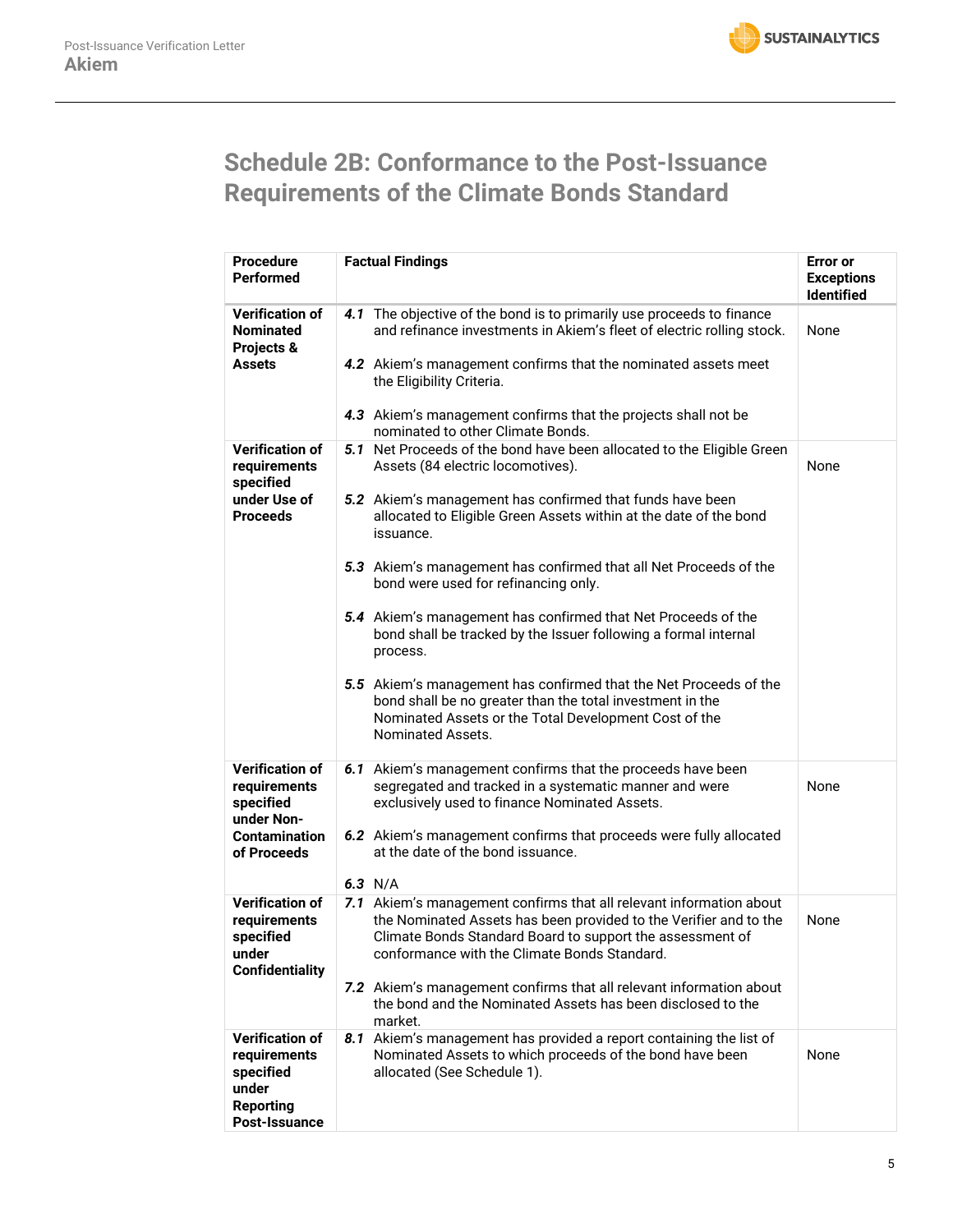## **Disclaimer**

## **Copyright ©2020 Sustainalytics. All rights reserved.**

The information, methodologies and opinions contained or reflected herein are proprietary of Sustainalytics and/or its third party suppliers (Third Party Data), and may be made available to third parties only in the form and format disclosed by Sustainalytics, or provided that appropriate citation and acknowledgement is ensured. They are provided for informational purposes only and (1) do not constitute an endorsement of any product or project; (2) do not constitute investment advice, financial advice or a prospectus; (3) cannot be interpreted as an offer or indication to buy or sell securities, to select a project or make any kind of business transactions; (4) do not represent an assessment of the issuer's economic performance, financial obligations nor of its creditworthiness; and/or (5) have not and cannot be incorporated into any offering disclosure.

These are based on information made available by the issuer and therefore are not warranted as to their merchantability, completeness, accuracy, up-to-dateness or fitness for a particular purpose. The information and data are provided "as is" and reflect Sustainalytics` opinion at the date of their elaboration and publication. Sustainalytics accepts no liability for damage arising from the use of the information, data or opinions contained herein, in any manner whatsoever, except where explicitly required by law. Any reference to third party names or Third Party Data is for appropriate acknowledgement of their ownership and does not constitute a sponsorship or endorsement by such owner. A list of our third-party data providers and their respective terms of use is available on our website. For more information, visit [http://www.sustainalytics.com/legal-disclaimers.](http://www.sustainalytics.com/legal-disclaimers)

The issuer is fully responsible for certifying and ensuring the compliance with its commitments, for their implementation and monitoring.

In case of discrepancies between the English language and translated versions, the English language version shall prevail.